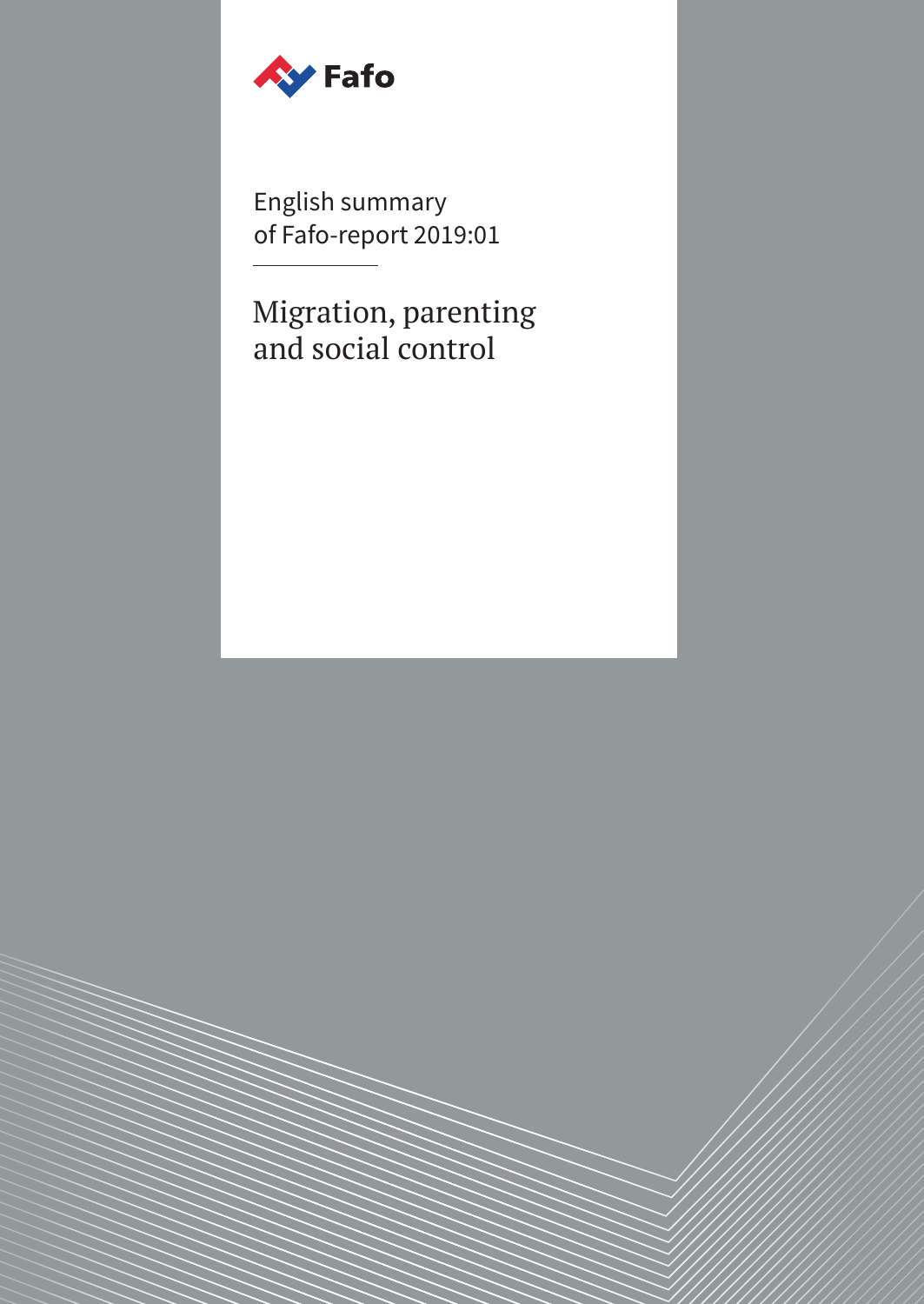The topic of this report is parenting and social control, with a particular focus on immigrant families from Pakistan, Somalia and Sri Lanka. The empirical analyses fall into three parts:

- 1. A quantitative analysis of attitudes to gender roles, sexuality and relationships in immigrant families and the scope of parental restrictions, as well as analyses of the driving forces and development of social control. We ask questions about the attitudes that are found in various groups with regard to issues of gender roles and sexuality among adolescents. Furthermore, we identify those who are most at risk of being subject to strict parental restrictions, and what kinds of consequences these may entail for the life of young people.
- 2. A qualitative analysis of the parents' subjective concerns with regard to raising children and adolescents in Norway, based on individual and group interviews with parents. Here, we will focus on the parents' perspectives and their experiences of and grounds for the way in which they exercise social control.
- 3. A qualitative analysis of complexity and social change in family relationships in a migration context, based on interviews with parents, adolescents and young adults, as well as professionals in the assistance services. Here, we focus on the experiences of the young people and relationships within families, with a special emphasis on mechanisms of social change.

## **Quantitative analyses of attitudes and social control**

Based on the adolescents' assessments of their parents' attitudes, we find that the parental generation from countries such as Pakistan, Somalia and Sri Lanka, as well as other immigrant groups from the global South, are far more conservative in issues concerning pre-marital sex, homosexuality and letting adolescents in upper secondary school age have boy-/girlfriends, when compared to the population in general. Attitudes to gender roles and sexuality are closely linked to religion—both the degree of religiosity and affiliation with specific religious communities have an effect. Muslim immigrants appear to be the most conservative, but other religious groups are also far more conservative in such issues than the general population. We also find major variations in attitudes between different groups among ado-

> English summary of Fafo-report 2019:01 Migrasjon, foreldreskap og sosial kontroll Jon Horgen Friberg and Mathilde Bjørnset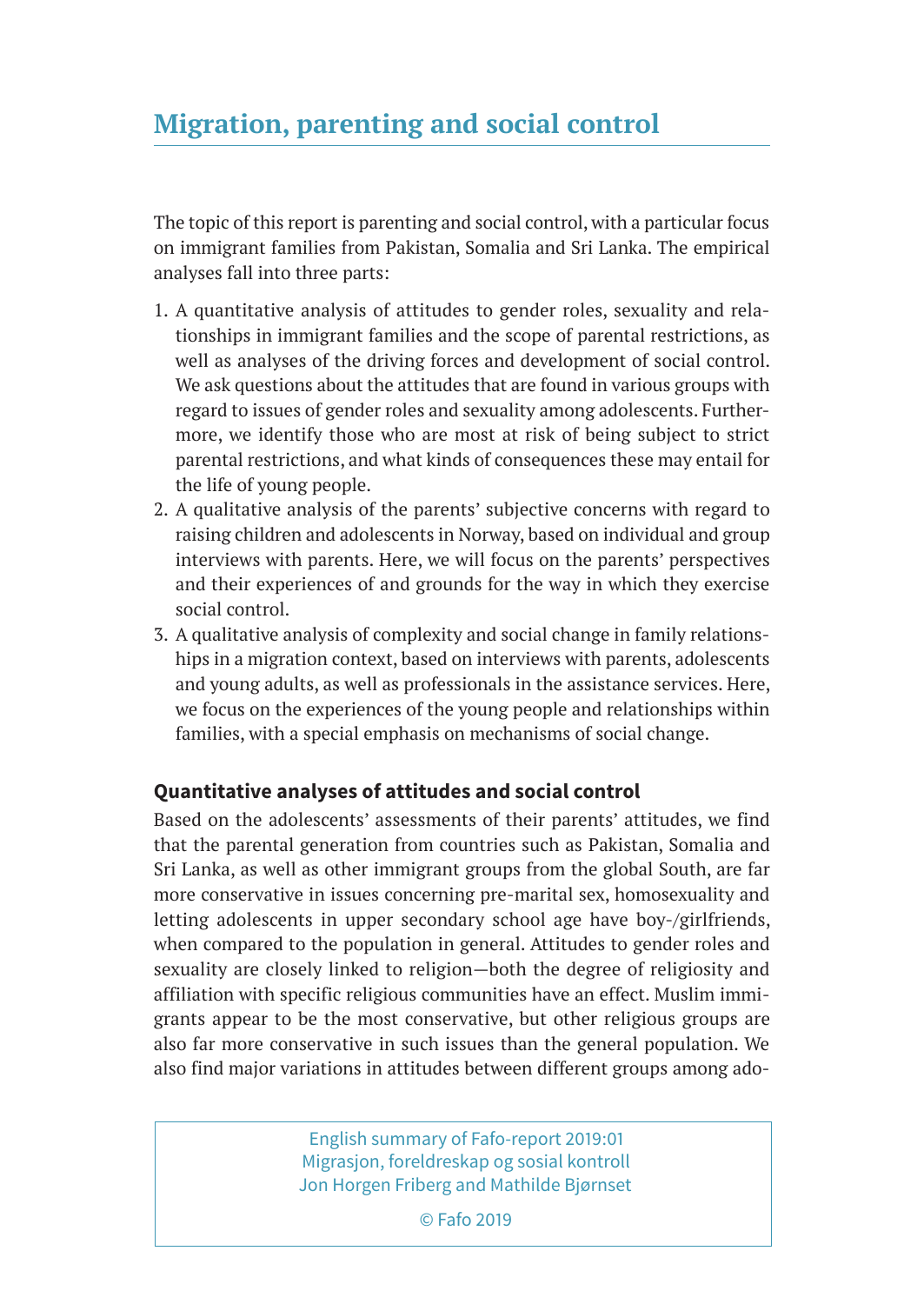lescents, but the young people tend to see themselves as considerably more liberal than their parents.

A substantial minority within some immigrant groups reports what may be referred to as severe parental restrictions on their social life. For example, 29 per cent of all girls from a Pakistani background in the first year of upper secondary school in Oslo and Akershus report that it is very or fairly true that their parents object to them 'being in the company of persons of the opposite gender in their leisure time with no adults present'. The degree of parental control is directly linked to the parents' cultural orientation and degree of religious conviction. The more concerned the parents are to preserve the culture of their country of origin, the stronger the likelihood that the adolescents will be exposed to strict parental control. There is also a certain correlation with the parents' socioeconomic status, but this effect is far weaker. Adolescents who receive good grades in school, however, tend to report fewer parental restrictions than peers with poorer school performance.

Boys and girls tend to experience somewhat different forms of social control. While boys in fact more often report restrictions on being with friends, girls more frequently report that their parents object to them being with someone of the opposite gender without adult supervision. Among Muslims, girls report more parental restrictions than boys, whereas the opposite is the case in some other groups. We may assume that some boys have greater expectations regarding their own freedom and thus have a lower threshold for reporting parental restrictions. In addition, the qualitative interviews indicate that even though boys and girls may be subject to equally strict rules, violations made by girls are seen as far more serious.

Adolescents who are born in Norway to immigrant parents are less exposed to parental restrictions than those who have immigrated themselves, and the degree of parental restrictions diminishes markedly in pace with increased length of residence in the family. This reduction in parental restrictions appears to also occur in families that retain a conservative attitude to adolescent gender roles and sexuality.

The analyses indicate that parental restrictions have considerable consequences for the lives of young people. Reports of parental restrictions are associated with lower rates of participation in organised leisure activities and a higher likelihood of reporting mental afflictions and low self-esteem. Some young people appear to lead what may be termed 'double lives' in conflict with their parents' wishes. For example, a considerable proportion of minority youths have a boy-/girlfriend, even though they believe that their parents would strongly disapprove of this.

> English summary of Fafo-report 2019:01 Migrasjon, foreldreskap og sosial kontroll Jon Horgen Friberg and Mathilde Bjørnset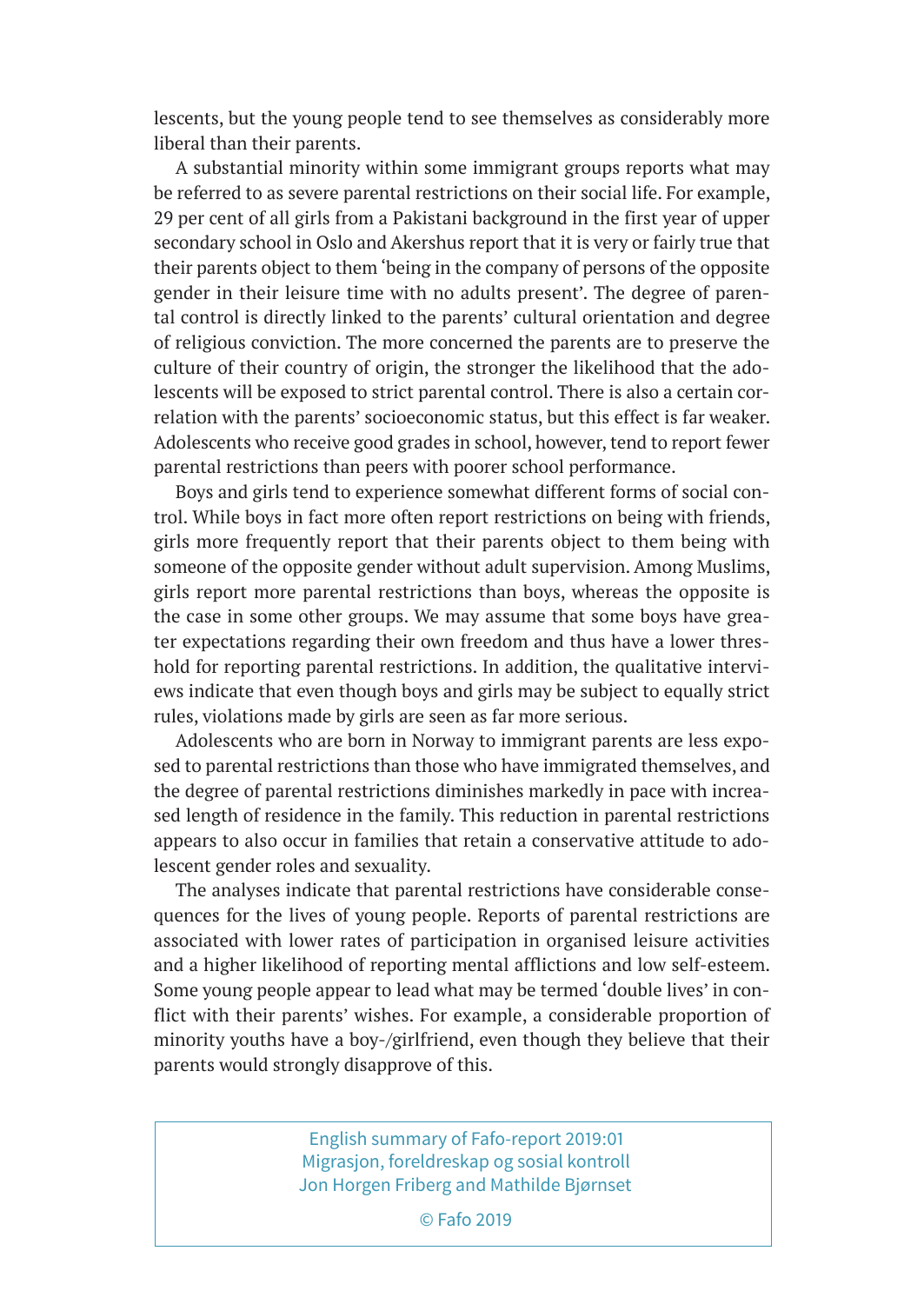## **Parental perspectives on raising adolescents in a foreign culture**

In the second section of the empirical analyses we have attempted to give a voice to the generation of parents among immigrants from Pakistan, Somalia and Sri Lanka and their concerns linked to being a parent in Norway. We place special emphasis on older and relatively conservative parents, since they clearly articulate topics that to a greater or lesser extent are of concern for others as well.

Many of the parents whom we interviewed report missing a larger social collective from which to seek support in raising children, and often feeling alone with the responsibility for the children. In their countries of origin, raising children tends to be more of a communal responsibility that involves the extended family, relatives and the local community, and where key norms are shared in all the different arenas that the children frequent. The loss of this community, the feeling of dissolution of family bonds and of being alone when facing a strange and foreign world were among the recurring topics in interviews with the parents. Some also express frustration over the fact that the children, in their opinion, fail to uphold the community norms that prevailed in their own youth.

Individualism—often interpreted as egotism—and liberal attitudes to substance use and sexuality are perceived as especially threatening aspects of Norwegian society. In addition, some parents see that their traditional instruments for maintaining discipline and control, including corporal punishment, shared religious norms and support from the extended family, are unavailable here. Some therefore feel that they are unable to adequately exercise parental and social control. Some are also uncertain of what is considered acceptable in terms of setting boundaries for children in Norwegian society.

Some parents feel that their religion, identity and culture are under pressure from the wider society. To some extent, this is a reflection of uncertainty and fear in the encounter with the unknown. However, this perception also reflects a real conflict between different ways of regulating social life: Should adolescents be regarded as citizens with independent rights and autonomy, or are their rights and duties primarily derived from their membership in a family collective with sovereign authority over its members?

This conflict between a collectivist and religious family organisation on the one hand and secular-state individualism on the other is partly expressed in the form of an ambivalent relationship toward schools. Immigrant parents tend to have strongly positive attitudes to school and education, but in matters related to swimming lessons for boys and girls, summer camps, showering after PE classes etc. some parents feel that their wishes are being

> English summary of Fafo-report 2019:01 Migrasjon, foreldreskap og sosial kontroll Jon Horgen Friberg and Mathilde Bjørnset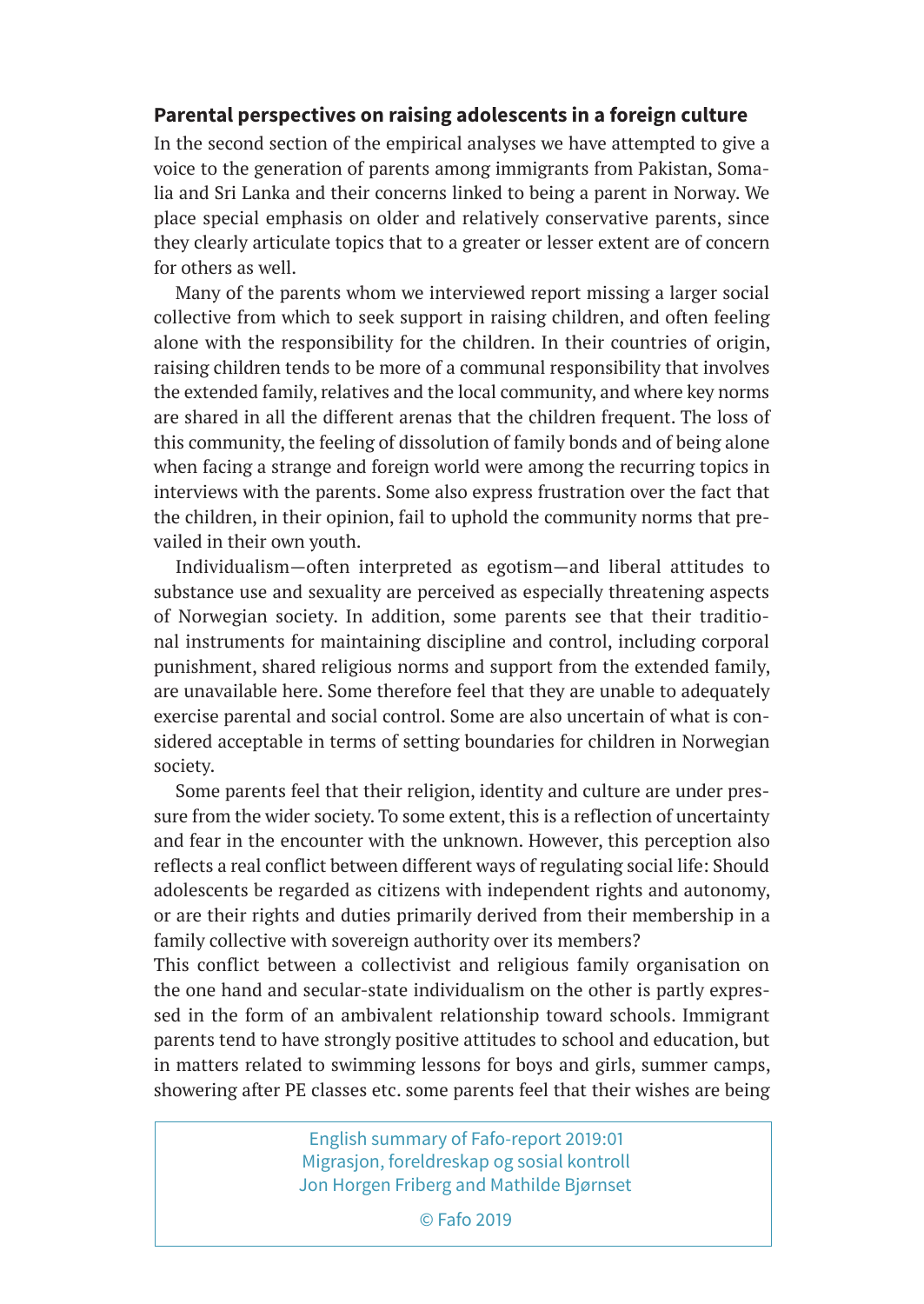ignored. The state/family conflict emerges with particular clarity in the form of families' fear of the child protection service, which some parents see as a constant threat and an invasion of the family's sovereignty.

The maintenance of traditional marriage institutions is perceived by many as the key to perpetuating family structure, faith and identity, and concern for the children's future marriage is a main factor in the execution of social control. In the background lurks the fear of being sent to a nursing home, which for some is a symbol of the consequences should they fail to preserve traditional family structures. For some parents, there is thus a lot at stake in their parenting practices.

There are major individual variations between different families and parents in all three groups with regard to the strength of these concerns. However, there are also systematic differences between the groups that are worth noting. The first difference concerns the 'glue' in the social networks that binds them together. Although the Pakistani, Somali and Tamil informants were all concerned with family dissolution as a result of migration, there were considerable differences with regard to their concrete social organisation. The Somali group stood out at one end of the scale, by having largely fragmented social networks and many families with dissolved family structures. As many as 6 out of 10 adolescents with a Somali background reported that they did not live with both parents together. The Tamil group with a background from Sri Lanka stood out at the other end, by having largely succeeded in reconstructing closely knit social networks that provide considerable support for individual families, organised within the framework of the Tamil diaspora movement. The second difference pertains to the perception of identity conflict. Some of the parents in both the Somali and Pakistani groups felt that, to some extent, their wish to perpetuate their cultural and religious identity conflicted with the intentions of the Norwegian state regarding their children. The Tamils were also concerned with preserving their own identity, but for them, this was a matter of language, rather than religion, and they far less frequently stated that this was antagonistic to their integration in the wider society.

## **Inter-generational relations and social change**

The interviews with adolescents and young adults underscore the social complexity in relationships characterised by strong social control. Adolescents and parents are both part of networks and relationships in which many of the participants experience mutually incompatible demands and expectations not only to their own lifestyle, but also in terms of how they should relate

> English summary of Fafo-report 2019:01 Migrasjon, foreldreskap og sosial kontroll Jon Horgen Friberg and Mathilde Bjørnset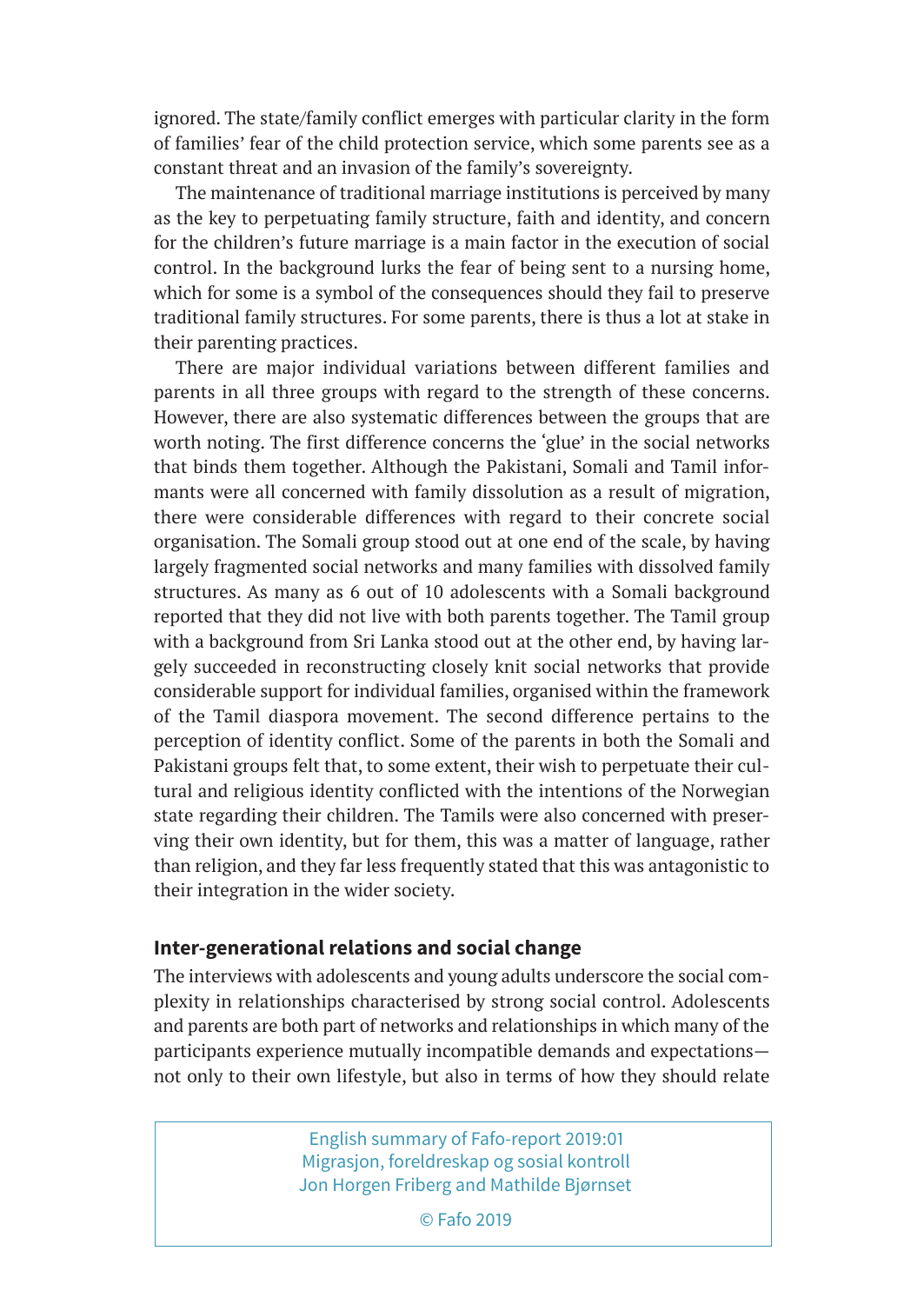to that of others. It is thus not always so easy to identify those who exercise social control and those who are being controlled, since there are many including parents, siblings and other relatives—who may feel that they are caught 'between a rock and a hard place', squeezed between the expectations of others.

The way in which adolescents perceive being subject to strong social control will largely depend on their own attitudes and adaptations. For example, internalising the family's expectations is one way to ensure avoidance of conflicts while being able to perceive autonomy and independence in daily life. Others choose to embrace a religious identity as a way to distance themselves from the family's demands, while committing to a set of life rules that ensure acceptance and legitimacy. Some enter into conflict, in the form of breaking out and settling scores or fighting small everyday battles. Many live so-called 'double lives', shifting between varying expectations and demands in different arenas. However, one effect of such 'double lives' is that relationships become potentially vulnerable—the consequences are felt only when something 'goes wrong'.

Inter-generational conflicts in relationships characterised by strong social control cannot be understood only as value conflicts; they also take the form of negotiations, where various resources can be brought into the bargain. For many young people, however, conflicts of interest between different generations appear as internalised value conflicts, such as the parents' concern regarding who will take care of them in their old age.

We identify a number of social mechanisms that, over time, will bring about change in the direction of more liberal parenting practices. These are partly changes that follow from learning and adaptation, and partly changes that follow from conflicts. Over time, many families feel that their points of reference gradually change and the idealised images of the perfect family have a tendency to pale. In some communities, their notion of 'scandal' erodes, and the fear of what others might say loses some of its hold as time passes. Furthermore, many parents discover through trial and error that traditional authoritarian parenting styles function poorly in Norway. Many report that they have been 'forced' to change their methods in seeking to transfer their values to the children. In addition, we can see that the institutional frameworks in Norwegian society—which provide women and children with far better legal protection and access to resources—help give small and large internal family conflicts a different outcome than what would have been seen in the countries of origin. Increasing levels of education, especially among girls in the second generation, also help change the balance of power

> English summary of Fafo-report 2019:01 Migrasjon, foreldreskap og sosial kontroll Jon Horgen Friberg and Mathilde Bjørnset